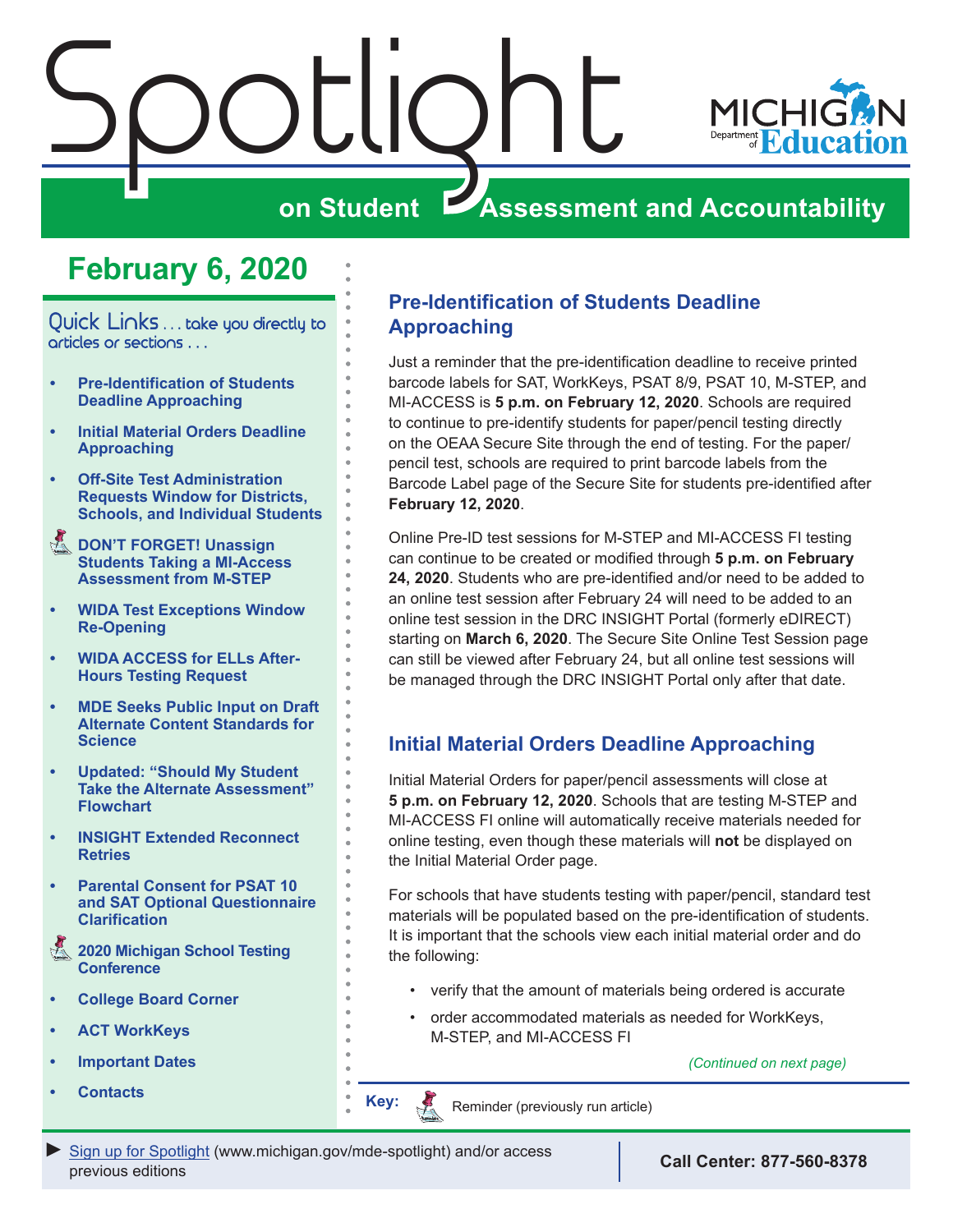# <span id="page-1-0"></span>**on Student Assessment and Accountability** Spotlight

- enter the number of test administrators that will be administering MI-ACCESS Participation and MI-Access Supported Independence
- select an alternate delivery date for M-STEP and MI-ACCESS if needed
- all schools, including those testing online, should verify the shipping address for materials for all assessments being administered. If the shipping address is incorrect, the address for the test coordinator for that assessment must be updated in the Educational Entity Master (EEM) by **5 p.m. on February 12, 2020**. It is important to note that materials are shipped to the address of the assessment coordinator identified in the EEM such as the M-STEP Coordinator or MI-ACCESS Coordinator—at the district or school level (depending on the shipping destination selected).

Refer to the [December 19, 2020 Spotlight](https://www.michigan.gov/documents/mde/Spotlight_12-19-19_674462_7.pdf) (www.michigan. gov/mde-spotlight) for full details about the pre-identification and initial material orders for Spring 2020. Instructions for pre-identification of students, online test sessions, barcode label printing, and initial material orders can be found on the [Secure Site Training web page](http://www.michigan.gov/securesitetraining) (www.michigan.gov/ securesitetraining).

### **Off-Site Test Administration Requests Window for Districts, Schools, and Individual Students**

The Off-Site Test Administration Request window will open **February 10, 2020** for ACT WorkKeys, MI-Access, and M-STEP. Schools must submit an Off-site Test Administration Request for students who will be testing off-site, meaning not in the school they are attending. The request can be submitted for a whole school, a grade, or for just a few students. This includes virtual and online, homebound, hospitalized, and suspended students.

**New for 2020:** Off-Site Test Administration Requests are now submitted through the [OEAA Secure Site](http://www.michigan.gov/oeaa-secure) (www. michigan.gov/oeaa-secure). To learn more about how to submit a request, refer to the [Off-Site Test Administration](https://www.michigan.gov/documents/mde/Off_Site_Test_Directions_679853_7.pdf)  [Requests](https://www.michigan.gov/documents/mde/Off_Site_Test_Directions_679853_7.pdf) document. It is located on the [Secure Site](http://www.michigan.gov/securesitetraining)  [Training web page](http://www.michigan.gov/securesitetraining) (www.michigan.gov/securesitetraining) under **Miscellaneous Secure Site Functions**.

Off-Site requests should be submitted at least three business days before the scheduled testing date, to ensure adequate time for review and response to the request.

# **E. DON'T FORGET! Unassign Students Taking a MI-Access Assessment from M-STEP**

Every student who takes a MI-Access assessment must be unassigned from the M-STEP in that content area, to prevent them from being pulled into the DRC INSIGHT Portal and assigned to the same content area test sessions in both M-STEP and MI-Access. All students in test sessions will have test tickets generated and will appear on test rosters; this can cause confusion in schools and in test sessions if a student who should take MI-Access also has an M-STEP test ticket in the same content area. This type of error can result in students taking both MI-Access and M-STEP assessments in the same content area, which places undue stress on the student and loss of instructional time. It is also a testing irregularity that must be reported to the Office of Assessment and Accountability (OEAA) in order to ensure the correct test is scored.

For more information about how to assign students to MI-Access assessments and unassign them from M-STEP, view the [Copy Students from M-STEP Assessment to](https://www.michigan.gov/documents/mde/MI_Access_Mass_Update_Assessments_quick_Reference_509800_7.pdf)  [MI-Access Assessments for Pre-Identification](https://www.michigan.gov/documents/mde/MI_Access_Mass_Update_Assessments_quick_Reference_509800_7.pdf) document on the OEAA [Secure Site training page](http://www.michigan.gov/securesitetraining) (www.michigan.gov/ securesitetraining).

*(Continued on next page)*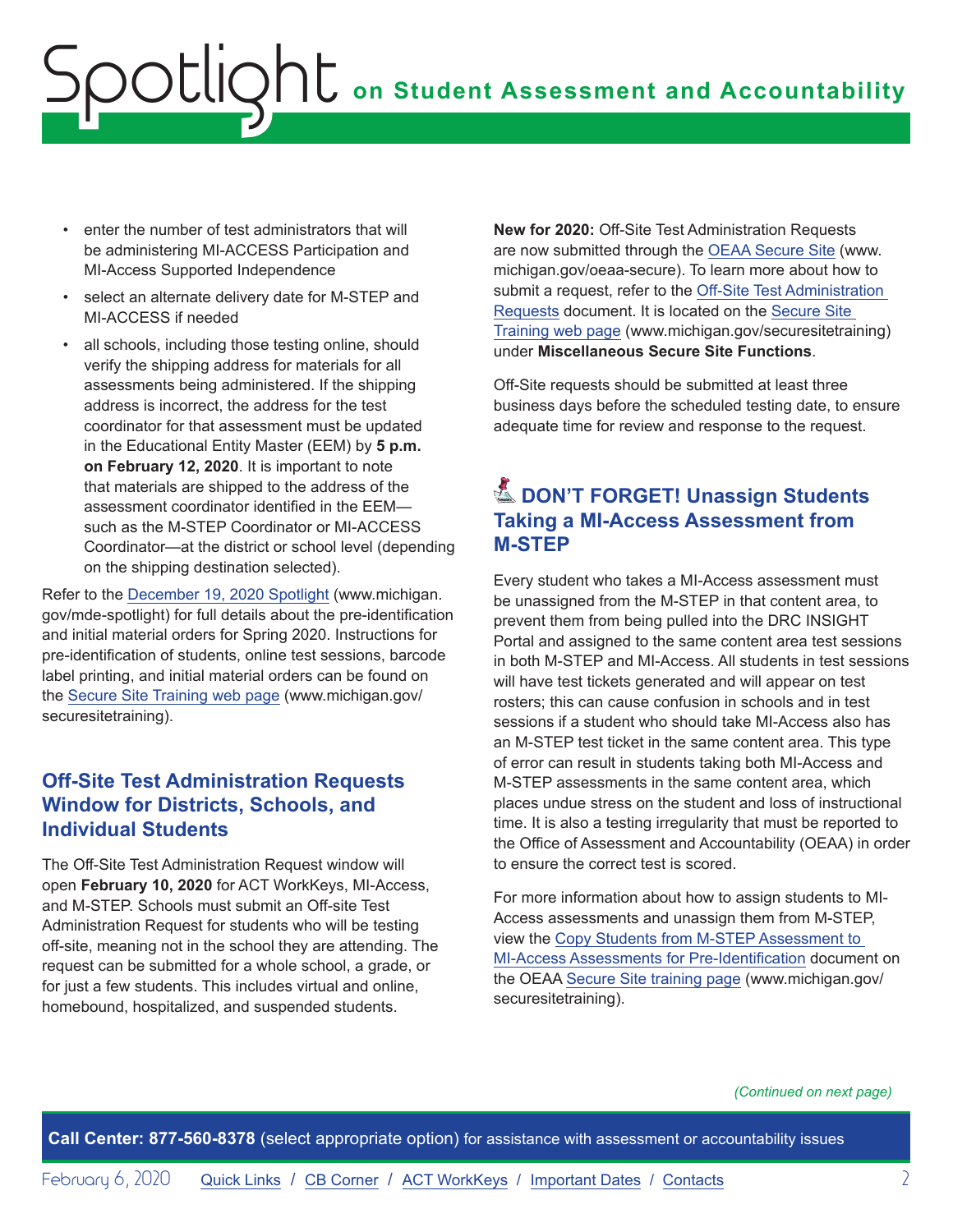## <span id="page-2-0"></span>**WIDA Test Exceptions Window Re-Opening**

The window for WIDA Test Exceptions has been re-opened in the [OEAA Secure Site](http://www.michigan.gov/oeaa-secure) (www.michigan.gov/oeaa-secure) and will close at **5 p.m. on February 14, 2020**. This window is a period of time in which educators may request a waiver from the Spring 2020 WIDA ACCESS for ELLs or the Alternate ACCESS for ELLs for some students with specific disabilities. All test exceptions must be applied for on an annual basis and approvals do not carry over from year-to-year. For more information on WIDA Test Exceptions, refer to the [WIDA ACCESS for ELLs and](https://www.michigan.gov/documents/mde/WIDA_False_LEP_Guidance_507305_7.pdf)  [Alternate ACCESS for ELLs Test Exceptions and False EL](https://www.michigan.gov/documents/mde/WIDA_False_LEP_Guidance_507305_7.pdf)  [Guidance](https://www.michigan.gov/documents/mde/WIDA_False_LEP_Guidance_507305_7.pdf) document found on the MDE [WIDA web page](www.michigan.gov/wida) (www.michigan.gov/wida). Directions for submitting WIDA Test Exceptions can be found on the [Secure Site Training](http://www.michigan.gov/securesitetraining)  [web page](http://www.michigan.gov/securesitetraining) (www.mi.gov/securesitetraining) under the Quick Reference section. For questions about how to submit WIDA Exceptions, contact the Call Center (select Option 3) or email [mde-oeaa@michigan.gov](mailto:mde-oeaa%40michigan.gov?subject=).

### **WIDA ACCESS for ELLs After-Hours Testing Request**

Schools that have regularly scheduled instructional hours before 7 a.m. or after 4 p.m. may submit a request to test after hours using the [WIDA ACCESS for ELLs After](https://baameap.wufoo.com/forms/zizkk670iqceea/)  [Hours Testing Request Form](https://baameap.wufoo.com/forms/zizkk670iqceea/), which is available **now through March 6, 2020** on the [WIDA web page](www.michigan.gov/wida) (www. michigan.gov/wida).

## **MDE Seeks Public Input on Draft Alternate Content Standards for Science**

The Michigan Department of Education is seeking public comment on a new set of alternate content standards in science, designed for students with the most significant cognitive disabilities. These alternate content standards are aligned to the general K-12 Standards for Science adopted

by the Michigan State Board of Education in November 2015. These draft alternate content standards will serve as the foundation for instruction for Michigan students with the most significant cognitive disabilities and also as the standards to which the science content for MI-Access (Michigan's alternate assessment) will be based.

These new [draft alternate content standards](https://www.michigan.gov/mde/0,4615,7-140-22709_28463-162769--,00.html) are written to allow for rich instruction. **Please Note:** an assessment plan for using these standards for MI-Access has not yet been created. That plan will be created after standards that serve as an instructional foundation are finalized.

To provide public comment, use one of three methods:

- [Survey Monkey](https://www.surveymonkey.com/r/MDE_ALT_SCI_STAND_PUBLIC_COMMENT): https://www.surveymonkey.com/r/ MDE\_ALT\_SCI\_STAND\_PUBLIC\_COMMENT
- Email: [MDE-OEAA@michigan.gov](mailto:MDE-OEAA%40michigan.gov?subject=Public%20Comment%20on%20Alternate%20Science%20Standards). Use the following in the subject line: **Public Comment on Alternate Science Standard**s
- Mail: OEAA Test Development Unit, 608 W. Allegan Street, P.O. Box 30008, Lansing, MI 48909

Please only provide comment(s) on the new [draft alternate](https://www.michigan.gov/mde/0,4615,7-140-22709_28463-162769--,00.html)  [content standards](https://www.michigan.gov/mde/0,4615,7-140-22709_28463-162769--,00.html) at the bottom of the page.

All comments must be received by **11:59 p.m. on Saturday, February 29, 2020**.

## **Updated: "Should My Student Take the Alternate Assessment" Flowchart**

MDE has developed a definition of "students with the most significant cognitive disabilities" as required by the Every Student Succeeds Act (ESSA). This definition has been incorporated into the MI-Access participation guidelines. Specifically, the flowchart "Should My Student Take the Alternate Assessment?" has been updated to reflect this definition and a few additional clarifying points have been added.

#### *(Continued on next page)*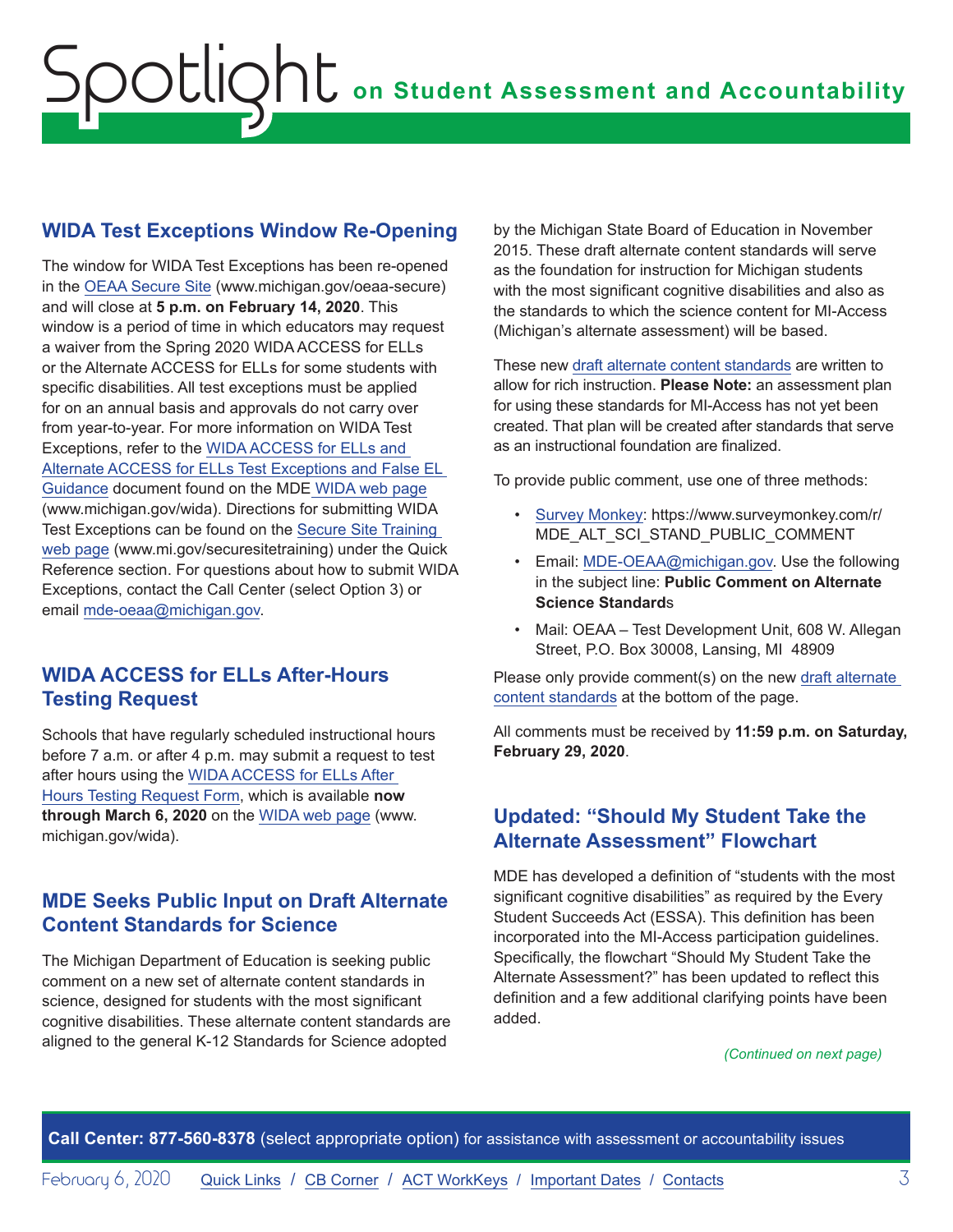# <span id="page-3-0"></span>**on Student Assessment and Accountability** Spotlight

The flowchart is a hyperlink in the text at the top of the [MI-](http://www.michigan.gov/mi-access)[Access web page](http://www.michigan.gov/mi-access) (www.michigan.gov/mi-access). Click on the words [guidelines for participation in MI-Access](https://www.michigan.gov/documents/mde/Should_My_Student_Take_the_Alternate_Assessment_556705_7.pdf).

This definition will also be incorporated into the assessment selection guidelines training and the assessment selection interactive decision-tool in the coming weeks. Both of these resources can be found in the **Professional Development** section of the [MI-Access web page](http://www.michigan.gov/mi-access).

#### **INSIGHT Extended Reconnect Retries**

One upgrade to INSIGHT since 2019 WIDA ACCESS and M-STEP testing is that INSIGHT will keep trying to reconnect if a connection is lost during testing, instead of exiting immediately. If a student sees this message, just wait. Most connection issues resolve themselves in less than a minute.



INSIGHT will keep trying to reconnect for up to five minutes, at which point it will exit. The student can also exit immediately and attempt to log back in, but that is unlikely to work any better than letting INSIGHT reconnect itself.

If every student testing sees this message, you have a network issue, not just a quick blip. Again, this usually resolves itself in less than a minute. If not, seeing a room full of these messages is usually a good time to check with your local tech support.

You can find a longer discussion under [Tech Bulletin:](https://mi.drcedirect.com/Documents/Unsecure/Doc.aspx?id=33f0dc58-64c0-49c5-8700-d2a0e62c253a)  [Extended Retries](https://mi.drcedirect.com/Documents/Unsecure/Doc.aspx?id=33f0dc58-64c0-49c5-8700-d2a0e62c253a) at the [DRC INSIGHT Portal \(formerly](https://mi.drcedirect.com)  [known as eDIRECT\)](https://mi.drcedirect.com) (http://mi.drcedirect.com) . Select "here" in the **Documents and Training** bullet, then **Show Documents**.

#### **Parental Consent for PSAT 10 and SAT Optional Questionnaire Clarification**

In May, 2018, the U.S. Department of Education provided guidance through the Privacy Technical Assistance Center (PTAC) regarding student privacy when college admissions examinations are administered by state or local educational agencies. The guidance states that testing companies are generally prohibited from re-disclosing personally identifiable information from an education record without the prior, written consent of the parent or eligible student. This applies to the Student Search Service and the voluntary questionnaires that are included on the SAT with Essay and PSAT 10 answer documents and completed in the preadministration session for these two assessments.

Check with your district or school for their consent policy. Schools and districts may choose to use the consent form provided by the Michigan Department of Education (MDE), use their own consent form, or collect the consent through some other locally determined mechanism. The MDE consent form is available on the [MME web page](www.michigan.gov/mme) (www.Michigan.gov/mme) and the [PSAT web page](http://www.michigan.gov/psat) (www. Michigan.gov/psat). Parental consent should be collected prior to conducting the preadministration session. MDE recommends the consent forms be retained by the district for three years. Consent forms do not have to be returned to College Board.

**Note:** The opt-in consent applies only to the optional questionnaires and Student Search Services. All publicschool students are expected to take the grade appropriate assessment. Any 11th grader or eligible 12th grader who does not take the SAT with Essay will count against the school's participation metric in accountability.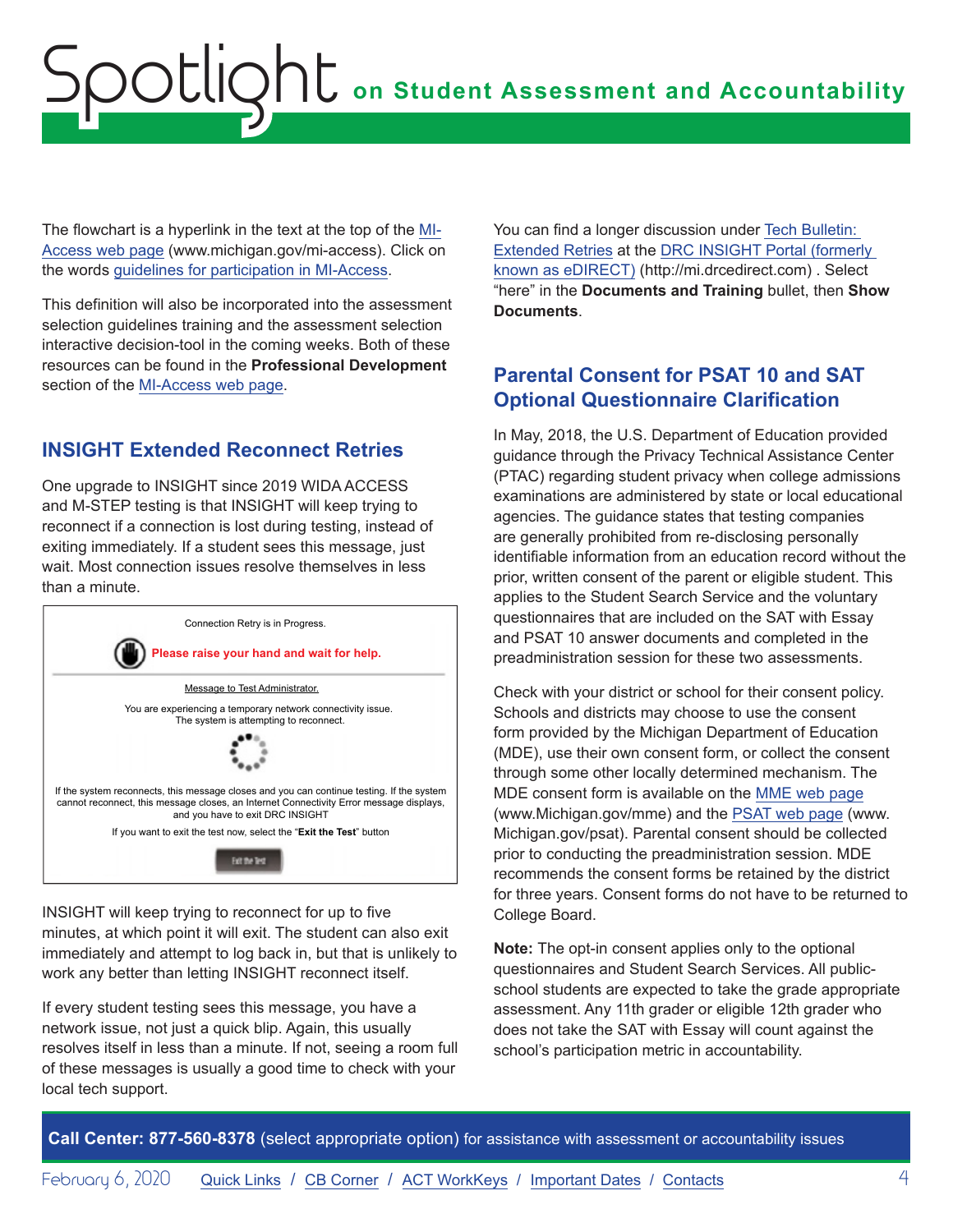<span id="page-4-0"></span>Student Search Service gives students the opportunity to start important conversations with colleges and scholarship organizations, to explore their postsecondary options. When students choose to participate, their contact information and answers they provide as part of the optional questionnaire are shared with colleges and scholarship organizations. Students opt-in to Student Search Service and complete the optional questionnaire on their answer sheet. For students under 18, parents must provide consent for their child to opt in.

While students may sign up for Student Search Service online, currently the only way to complete the accompanying optional questionnaire is on the answer document. Since colleges and scholarship organizations use the responses on the questionnaire to send individualized information about colleges, scholarships, and financial aid opportunities to students, signing up for Student Search and then not completing the questionnaire has limited value. Students interested in receiving college and scholarship information should submit the parental consent form to the school before taking the SAT or PSAT 10, and sign up for Student Search Services, and complete the optional questionnaire in a preadministration session.

This guidance applies to PSAT 10 and SAT with Essay. It does not apply to PSAT 8/9, since these students do not have the opportunity to opt in to Student Search Service or complete the optional questionnaire. Students can learn more about Search by visiting the College Board [Student Search Services web page](http://studentsearch.collegeboard.org) (http://studentsearch. collegeboard.org).

The [PTAC full guidance document](https://studentprivacy.ed.gov/sites/default/files/resource_document/file/TA%20College%20Admissions%20Examinations.pdf) is posted on the [MME](www.michigan.gov/mme) [PSAT](http://www.michigan.gov/psat) web page.

# **Z** 2020 Michigan School Testing Conference

The 2020 Michigan School Testing Conference (MSTC) will be held **February 11–13, 2020** at the Sheraton Ann Arbor Hotel in Ann Arbor, Michigan. This year's conference will be the 60th annual event.

The mission of MSTC is to provide educators with professional learning opportunities about assessment, as well as information on national, state, and local assessment programs and trends. The conference is unique in its match to the needs of Michigan educators, featuring examples of outstanding practices from local educators, as well as state and nationally renowned experts in the field.

The annual Michigan School Testing Conference consists of a day for workshops and two days of plenary and clinic sessions.

On **Tuesday, February 11, 2020**, from **8:30 to 11:45 a.m.** and **12:45 to 4:00 p.m.**, six half-day and two full-day workshops will be offered, including a full-day workshop for new assessment coordinators. Registration begins at 7:30 a.m. Continental breakfast and a light lunch will be offered for all conference workshop attendees.

The conference takes place **Wednesday, February 12** through **Thursday, February 13, 2020**. Registration includes continental breakfast and lunch on both days.

Keynote presenters on Wednesday, February 12 include Tom Guskey (University of Louisville) and Andy Middlestead (MDE). Jim Pellegrino (University of Illinois-Chicago) and a panel of current and retired educators who will celebrate the 60th anniversary of the conference are the keynote presenters on Thursday, February 13.

For conference program information and registration, go to the [MSTC online registration site](http://www.gomasa.org/MSTC2020) (www.gomasa.org/ MSTC2020).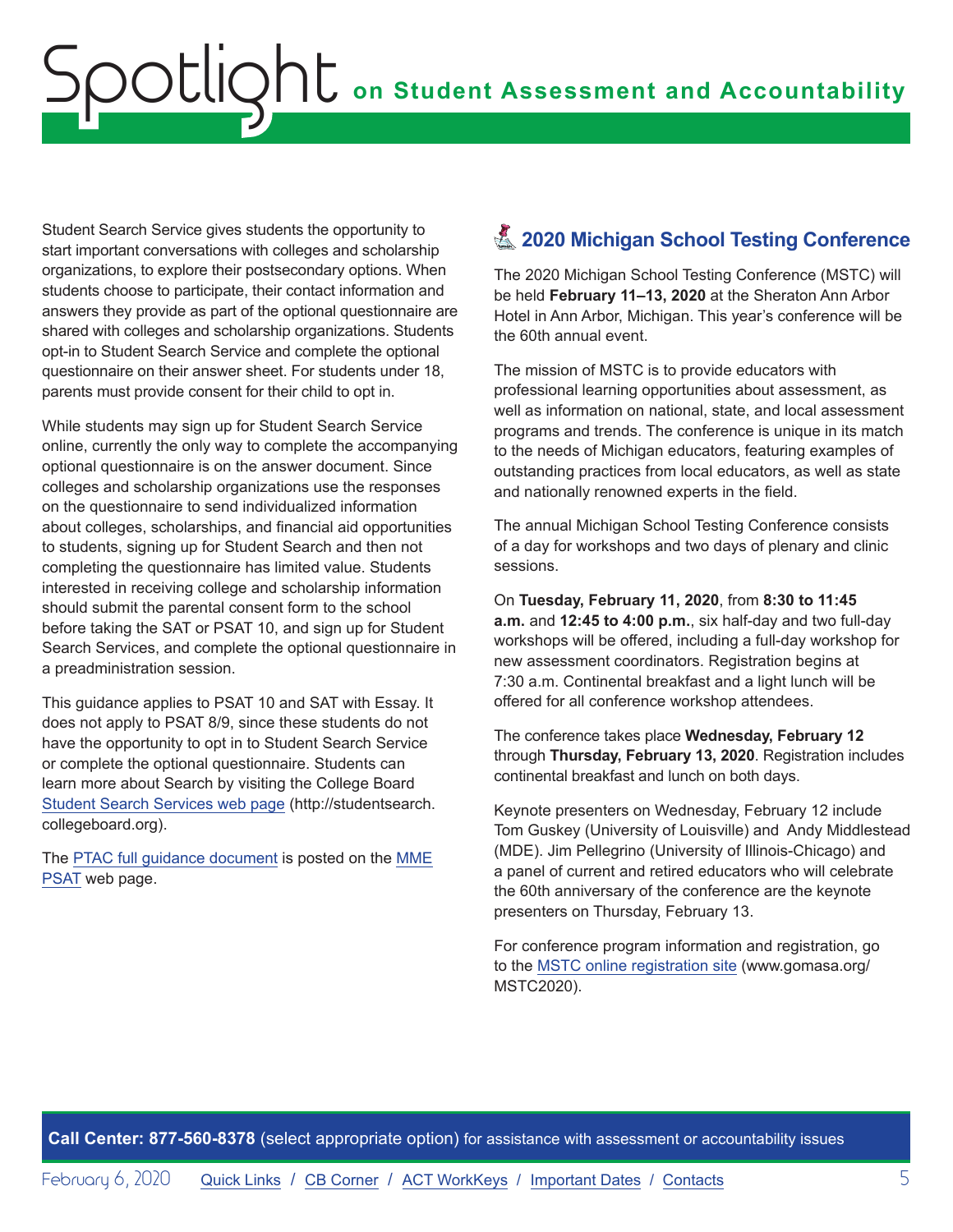**on Student Assessment and Accountability**

# <span id="page-5-1"></span>College Board Corner

*Information on SAT*®*, PSAT*™ *8/9, and PSAT*™*10 provided by the College Board*

#### **Questions about Spring PSAT 8/9, PSAT 10, or SAT?**

- Call the Michigan Educator Hotline: 866-870-3127 (select Option 1)
- Email [michiganadministratorsupport@collegeboard.org](mailto:michiganadministratorsupport%40collegeboard.org?subject=)

#### **Upcoming Deadlines**

#### **February 12, 2020 at 5 p.m. ET**

<span id="page-5-0"></span>Spotlight

• Deadline to Pre-ID students for the SAT with Essay, PSAT 10, and PSAT 8/9 for standard material orders and pre-printed Pre-ID labels

#### **February 24, 2020**

- Deadline to request state-allowed accommodations and English learner 50% extended time support, in SSD Online, for SAT with Essay, PSAT 10, and PSAT 8/9
- Deadline for requests to enter, change, or remove College Board approved accommodations for SAT with Essay, PSAT 10, and PSAT 8/9

# **K** Michigan Testing Manuals

College Board provides Michigan-specific testing manuals for the SAT with Essay, PSAT 10, and PSAT 8/9.

There are three SAT manuals, one PSAT 10 manual, and one PSAT 8/9 manual. You will receive a **sample** set of manuals in the Coordinator Planning Kit, which will be delivered the **week of February 24, 2020**. Your full set of manuals to support your school will be sent in the preadministration shipment, to be delivered the **week of March 23, 2020** (or **March 30, 2020** if your school is on spring break the week of March 23).

| <b>Manual Title</b>                                         | <b>What's Inside</b>                                                                                                                                                                                                              |
|-------------------------------------------------------------|-----------------------------------------------------------------------------------------------------------------------------------------------------------------------------------------------------------------------------------|
| <b>SAT School Day Coordinator Manual</b>                    | Used by the SAT test coordinator - gives complete instructions for preparing<br>your school and staff for SAT with Essay testing                                                                                                  |
| <b>SAT School Day Standard Testing</b><br><b>Manual</b>     | Used by the proctor – gives instructions for testing students using purple test<br>books who are testing without accommodations, and for students testing with<br>accommodations who are required to test on the initial test day |
| <b>SAT School Day Accommodated</b><br><b>Testing Manual</b> | Used by the proctor – gives instructions for testing students using blue or<br>lime books who are eligible to test in the accommodated testing window.                                                                            |

*(Continued on next page)*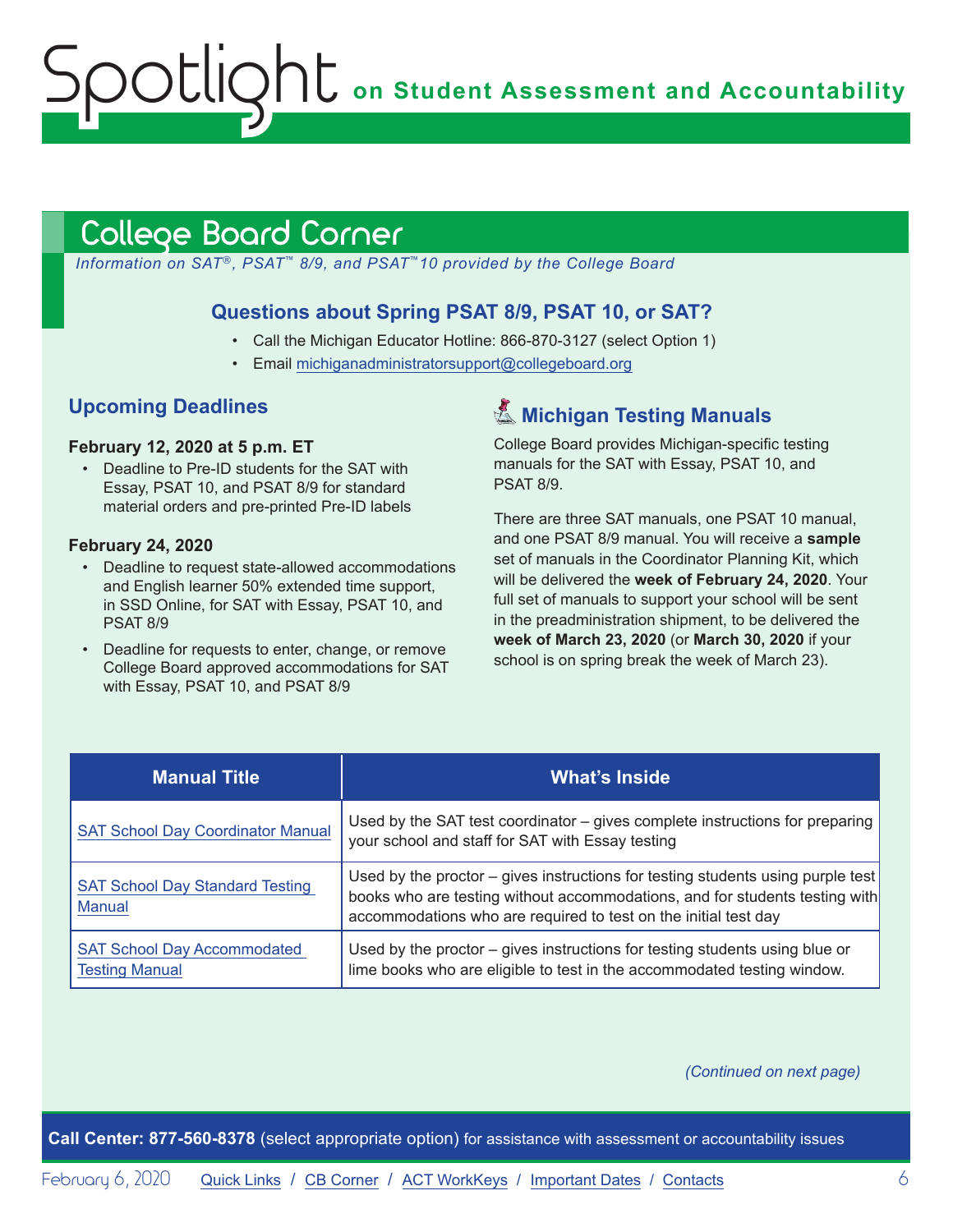| <b>Manual Title</b>                | <b>What's Inside</b>                                                                                                                                                                                                                                                                                                                                                   |
|------------------------------------|------------------------------------------------------------------------------------------------------------------------------------------------------------------------------------------------------------------------------------------------------------------------------------------------------------------------------------------------------------------------|
| <b>PSAT 10 Coordinator Manual</b>  | Used by the PSAT 10 test coordinator and proctor – gives complete<br>instructions for preparing your school and staff for PSAT 10 testing, including<br>for proctors testing students without accommodations and students testing<br>with accommodations, which may be administered in the standard testing<br>room or in nonstandard testing rooms                    |
| <b>PSAT 8/9 Coordinator Manual</b> | Used by PSAT 8/9 for grades 8 and 9 test coordinators and proctors – gives<br>complete instructions for preparing your school and staff for PSAT 8/9<br>testing, including for proctors testing students without accommodations and<br>students testing with accommodations, which may be administered in the<br>standard testing room or in nonstandard testing rooms |

#### **Action Needed for MP3 Accommodation**

SSD coordinators will receive an email on **February 7, 2020**, with helpful information on how to prepare for administering the MP3 audio accommodation for students taking the SAT with Essay, PSAT 10, and PSAT 8/9. An application must be installed on all devices being used to administer the tests in order to download the audio files on test day. Install and test the device prior to test day to ensure you are prepared.

Resources available to assist:

- [Instructional Video](https://www.youtube.com/watch?v=GbGEkqbT9ZA&feature=youtu.be)
- Instructions in PDF format, posted in SSD Online in the next few weeks
- Accommodations and supports webinar currently posted on the [MME web page](www.michigan.gov/mme) (www.michigan. gov/mme) and [PSAT web page](http://www.michigan.gov/psat) (www.michigan. gov/psat)

#### **Coming Soon**

- Coordinator planning kits will arrive in schools the **week of February 24, 2020**. This includes a sample set of manuals for coordinators to begin preparing for the administration.
- Translated test directions will be available to download in February.
- Access to the required coordinator training will be sent to all test coordinators the **week of March 2, 2020**.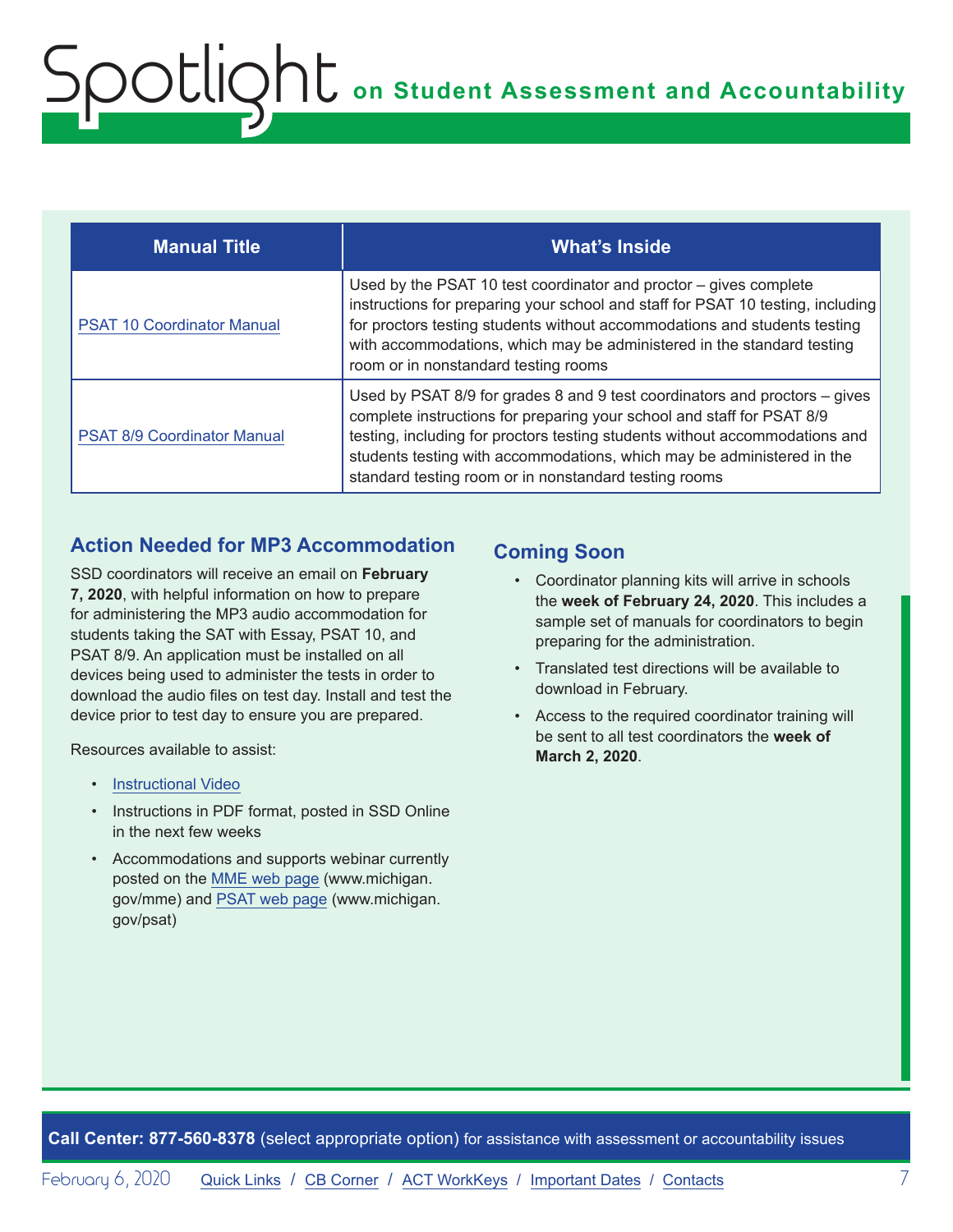**on Student Assessment and Accountability**

<span id="page-7-1"></span>

Information on ACT<sup>®</sup> WorkKeys<sup>®</sup> provided by the ACT.

#### **Pre-identify Students and Order WorkKeys Test Materials**

<span id="page-7-0"></span>Spotlight

The window to submit student data for Pre-ID barcode labels and to order ACT WorkKeys standard-time and accommodations materials for the initial test dates (April 15–28, 2020) is open until **February 12, 2020** at **5 p.m.**

Refer to the **Pre-Identification** and **Initial Materials Ordering** articles in the [December 19, 2019 Spotlight](https://www.michigan.gov/documents/mde/Spotlight_12-19-19_674462_7.pdf)  [Newsletter](https://www.michigan.gov/documents/mde/Spotlight_12-19-19_674462_7.pdf) (www.michigan.gov/mde-spotlight) for complete information about these processes.

Refer to the [January 9, 2020 Spotlight Newsletter](https://www.michigan.gov/documents/mde/Spotlight_1-9-20_676327_7.pdf) (www. michigan.gov/mde-spotlight) for additional information about the WorkKeys test materials that are available for ordering.

#### **Training Webinars**

ACT hosted a training webinar on February 4, 2020, that provided an overview of how to administer the WorkKeys assessments. You may view it [on-demand](https://event.on24.com/wcc/r/2124038/11177BB2C08057557E1BDD10CF935708).

The same webinar will be repeated on **March 10, 2020**. To attend, [register here.](https://event.on24.com/wcc/r/2124036/C50E209AAEDE2B03029BDE55DA459C17)

Both sessions will be recorded and posted to the [ACT](http://www.act.org/content/act/en/products-and-services/state-and-district-solutions/michigan.html)  [State Testing website](http://www.act.org/content/act/en/products-and-services/state-and-district-solutions/michigan.html) (http://www.act.org/content/act/ en/products-and-services/state-and-district-solutions/ michigan.html) on the **WorkKeys on Paper** page in the **Preparation** stage.

#### **Off-site Testing**

Approval of off-site testing is required by the Office of Educational Assessment and Accountability (OEAA). Submit your requests using the [OEAA Secure Site](http://www.michigan.gov/oeaa-secure) (www. michigan.gov/oeaa-secure) **February 10 – May 5, 2020**. Refer to the [November 7, 2019 Spotlight Newsletter](https://www.michigan.gov/documents/mde/Spotlight_11-7-19_670956_7.pdf) (www.michigan.gov/mde-spotlight) for additional information.

ACT only requires that the off-site location's name and address are documented in the Test Room Report portion of the Test Administration Forms folder.

For all upcoming events and deadlines, be sure to reference the following documents:

- [ACT WorkKeys Schedule of Events](http://www.act.org/content/dam/act/unsecured/documents/ScheduleofEventsWorkKeys-MI.pdf) posted on the [ACT state testing website](http://www.act.org/content/act/en/products-and-services/state-and-district-solutions/michigan.html) (www.act.org/ districtandstate/michigan.html) on the **WorkKeys on Paper** page
- [MME List of Important Dates Spring 2020](https://www.michigan.gov/documents/mde/MME_List_of_Important_Dates_668755_7.pdf) found on the [MME web page](www.michigan.gov/mme) (www.michigan.gov/ mme) under **General Information**

#### **Contacting ACT**

If you have questions, you may:

- 1. contact ACT via the [Contact Us web page](http://www.act.org/aap/state/contact.html) [\(www.act.org/aap/state/contact.html](https://www.act.org/aap/state/contact.html))
- 2. call ACT at 800-553-6244, 9:30 AM 6:00 PM ET
	- standard time: ext. 2800
	- accommodations: ext. 1788
- 3. email accommodations questions to [ACTStateAccoms@act.org](mailto:ACTStateAccoms%40act.org?subject=)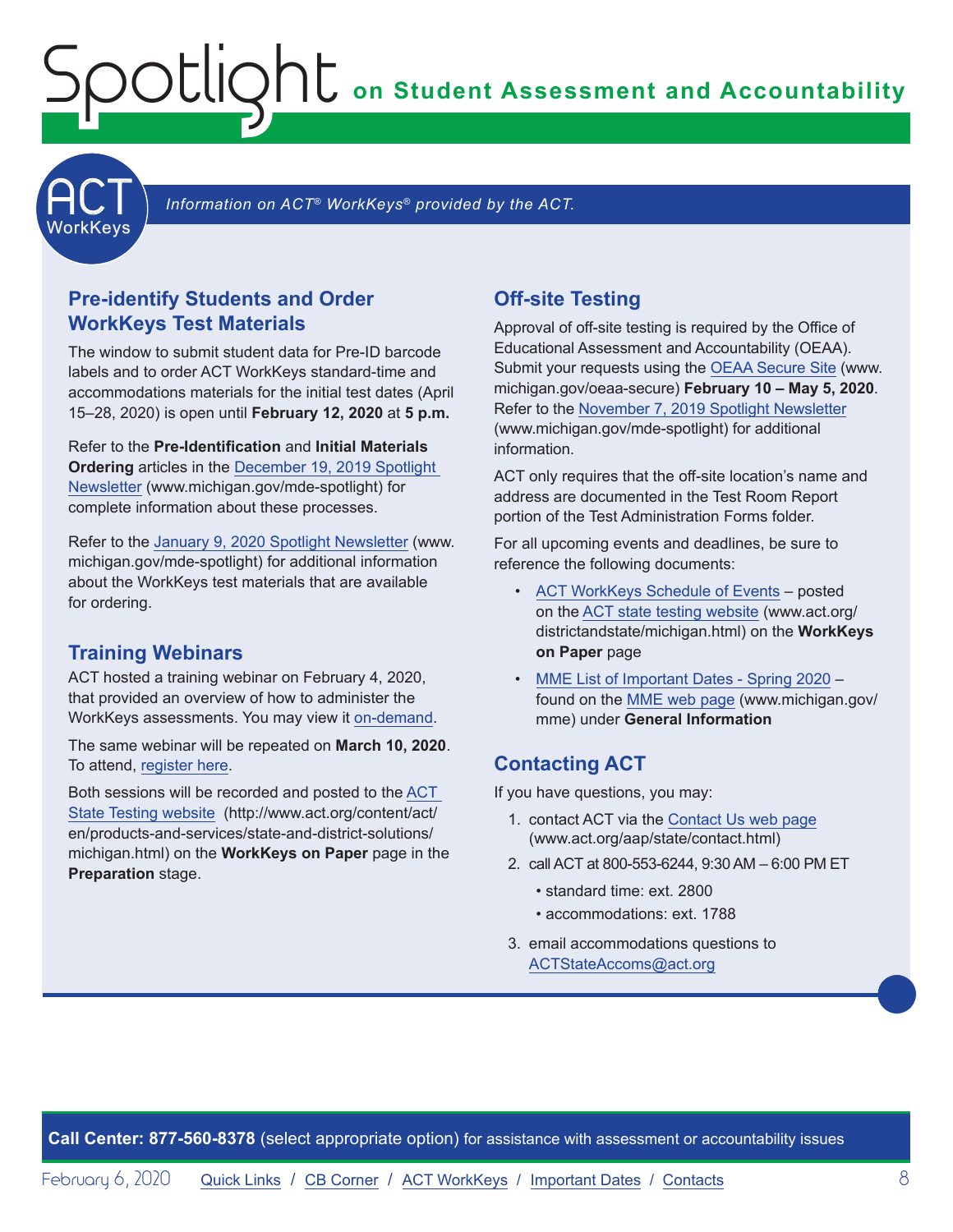# <span id="page-8-1"></span><span id="page-8-0"></span>**Important Dates**

# **Approaching Deadlines!**

#### **Friday, February 7, 2020**

• **Early Literacy and Mathematics Benchmark Assessment for grades K-2** testing window **CLOSES**

#### **Friday, February 7, 2020**

• **M-STEP Online Passage-based Writing Field Test** testing window **CLOSES**

#### **February 12, 2020:**

• **M-STEP, MI-Access, WorkKeys, SAT, and PSAT**  Pre-ID for barcode labels and Initial Materials Order **DEADLINE**

#### **February 14, 2020:**

• Window for **WIDA** Test Exceptions **CLOSES**

# **February 2020**

# **SAT and PSAT**

#### **Now – February 24, 2020**

Window to request or update College Board-approved and state-allowed accommodations in SSD Online for **SAT with Essay, PSAT 10**, and **PSAT 8/9**.

# **M-STEP and MI-Access**

#### **Now – March 6, 2020**

• Window to submit an [Alternate INSIGHT Availability](https://baameap.wufoo.com/forms/2020-alternate-insight-availability-request/)  [Request Form](https://baameap.wufoo.com/forms/2020-alternate-insight-availability-request/) (https://baameap.wufoo.com/ forms/2020-alternate-insight-availability-request/); see the article in the [January 16 Spotlight](https://www.michigan.gov/documents/mde/Spotlight_1-16-20_678716_7.pdf) (www.michigan. gov/mde-spotlight)

### **WIDA**

#### **Now – March 6, 2020**

• Window to submit a **[WIDA ACCESS for ELLs](https://baameap.wufoo.com/forms/zizkk670iqceea/ )** After-[Hours Testing Request Form](https://baameap.wufoo.com/forms/zizkk670iqceea/ ) (https://baameap.wufoo. com/forms/zizkk670iqceea/)

#### **Now – March 13, 2020**

• **WIDA** Additional Material Order Window

#### **Now – March 19, 2020**

• Pre-Identification for **WIDA**

#### **Now – March 20, 2020**

• **WIDA** Test Administration window

# **March 2020**

### **M-STEP, MI-Access, and Early Literacy and Mathematics**

#### **March 3, 4, 5, 2020, from 10–11 a.m.**

- **District and Building Coordinator Training for Online Testing** webinars
	- » **M-STEP:** [Join March 3 webinar](https://datarecognitioncorp.zoom.us/j/808058347) (https://datarecognitioncorp.zoom.us/j/808058347)
	- » **MI-Access:** [Join March 4 webinar](https://datarecognitioncorp.zoom.us/j/692324752) (https://datarecognitioncorp.zoom.us/j/692324752)
	- » **Early Literacy and Mathematics Benchmark Assessments:** [Join March 5 webinar](https://datarecognitioncorp.zoom.us/j/434934151) (https://datarecognitioncorp.zoom.us/j/434934151)

# **ACT WorkKeys**

#### **March 10, 2020**

• **ACT WorkKeys** training webinar, 3:30-4:30 p.m. ET, [Register here](https://event.on24.com/wcc/r/2124036/C50E209AAEDE2B03029BDE55DA459C17)